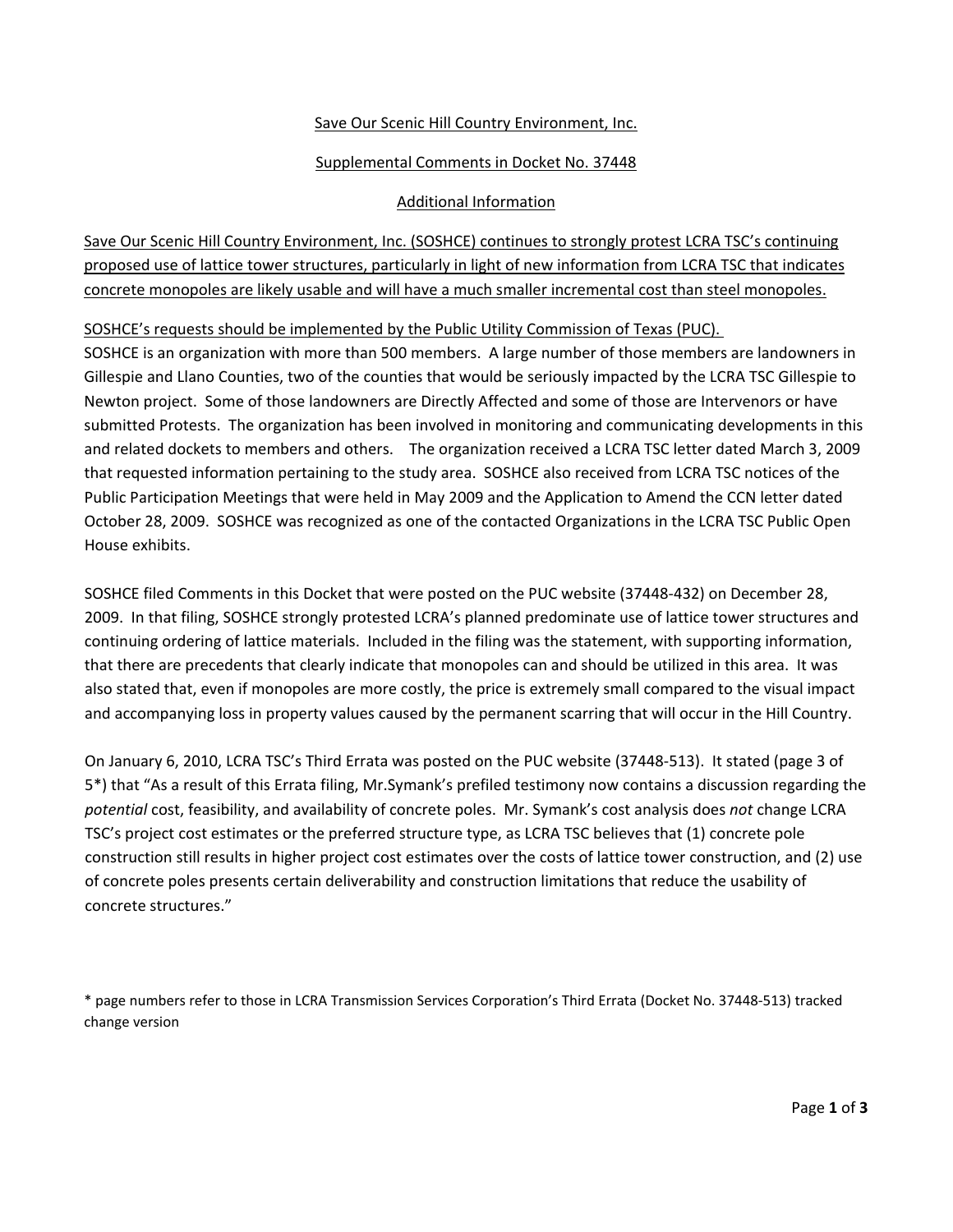On January 8, 2010, LCRA released a statement entitled "LCRA TSC files information with Public Utility Commission on potential use of different transmission line structures." A copy of that release is attached (Attachment 1). It is stated by a LCRA representative that "Providing this new information about concrete poles to the PUC illustrates what we have been telling folks about the process of selecting transmission line structures‐ at this point in time we still recommend using lattice towers in our project because they still cost less, but of course we will build whatever the PUC tells us to build."

## LCRA TSC now implies that concrete poles are usable.

In Mr. Symank's original testimony, he stated (page 14) "Prestressed concrete poles would not be feasible for the CREZ 345 kV double circuit capable transmission line." He now implies that concrete poles for spans of up to 600 feet are available by stating (page 14) that "Poles for spans over 600 feet are not yet available." He goes on to state (page 14) that "Poles for 900 feet spans are not yet available. Depending on the supplier's decision to enlarge capacity, supply, and demand, they might be available at the end of 2010."

This admission is more consistent with the statements of Lone Star Transmission, LLC which indicate they plan to use aesthetically pleasing 120 to 140 feet poles for a majority of its CREZ Central A to Central C to Sam Switch to Navarro 345 kV Transmission Line Project. Related information was presented in SOSHCE's earlier Comments.

# LCRA TSC information indicates that the cost for concrete poles is significantly less than that for steel monopoles.

In the Errata, LCRA TSC did not show the total cost increase for concrete poles versus lattice towers as they did for steel poles. Rather, they presented the increased cost per mile in three different soil typessand/limestone/granite. For 130 feet tall, 600 feet span concrete poles, they showed (page 14) increased costs per mile of \$160,000/\$287,000/ \$422,000, respectively, assuming out of state delivery. For the 85.2 mile Preferred Route, these increases translate into additional costs of \$13.6 million/\$24.5 million/\$36.0 million. LCRA TSC did not indicate how many miles of each soil type would apply. Using a simplistic approach of averaging these, the total increase would be \$24.7 million.

In Exhibit CDS‐1R, they show that in‐state delivery would reduce the cost of each 130 feet concrete pole by \$6,000. Based on the 650' spans shown in the table, this would reduce the total increase by approximately \$4.2 million to \$20.5 million.

Even more importantly, LCRA TSC states (page 14) that the increases per mile for 140 feet, 900 feet span poles would be \$31,000/\$114,000/\$278,000. These translate into total project increases of \$2.6 million/\$9.7 million/\$23.7 million. An average of these is \$12.0 million.

These increases are significantly less than the \$68 million LCRA TSC shows (page 18) for steel poles versus lattice towers.